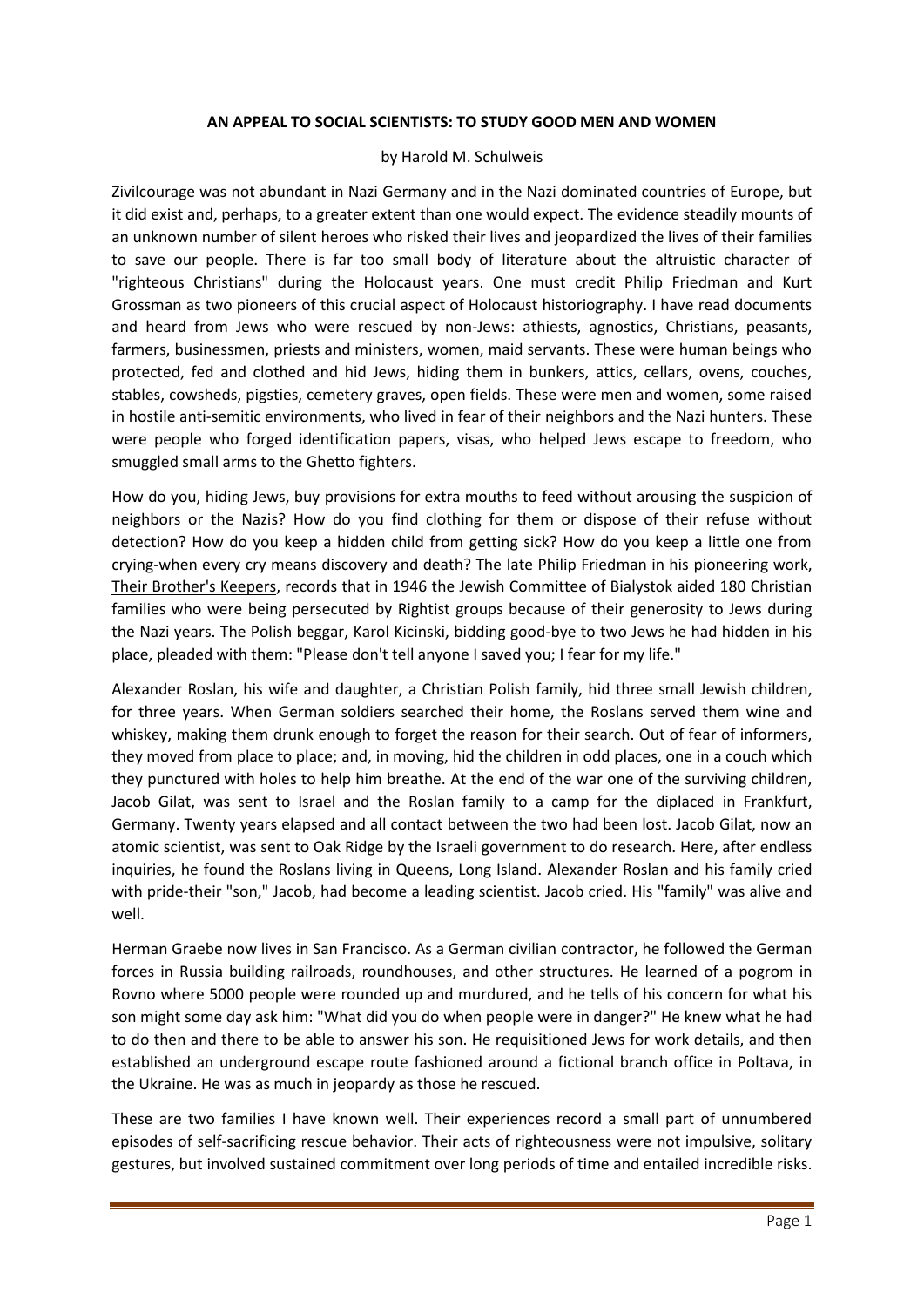In every country contaminated by the Nazis, there was such godliness to be found. The philosopher Woodbridge wrote that "there are times when a man ought to be more afraid of living than of dying." These heroes possessed the heroism of that fear.

# Morale After Treblinka

How is it that we know the names of Eichmann and Rosenberg and not the names of Demiter Peshev and Archbishop Jules Saliege? How is it that the names whose memory is sworn to be wiped out are remembered but not the names of those who hid Anne 'Frank and her family and friends? Why are the names Kraler and Koophius unsung? Peshev, the Vice President of the Sobranie parliament of Bulgaria, stood up to the authorities and countermanded the deportation of the Jews of Bulgaria. He, and the Bulgarian Orthodox Church, and the Bulgarian masses who crowded the railroad station, the depot for deportation, played a sacred role in saving the lives of 50,000 Bulgarian Jews.

Archbishop Jules Saliege of Tolouse on August 23, 1942, dared to circulate a pastoral letter to his diocese which enraged the Nazi occupiers of France. He wrote to this Christian flock:

"Alas, it has been destined for us to witness the dreadful spectacle of children, women and old men treated like vile beasts;-of families being torn apart and deported to unknown places...Pray for France, Our Lady. In our diocese scenes of horror have taken place in the camps of Noe and Recebedan. Jews are men. Jews are women. Not everything is permissible against them, against these men and women, against these fathers and mothers of families. They form part of the human race. They are brethren like many others. A Christian cannot forget that; France, beloved Motherland, France who carries in the conscience of all her children the tradition of respect for the human person, chivalrous and generous France. I have no doubt you are not responsible."

For Jews who feel the mandate to recount the Holocaust years, non-Jewish self-sacrifice is of utmost importance. The acts of these hasidai umot ha-olam (righteous non-Jews) lend a needed dimension to the records of atrocity. We are susceptible to the curse of "the eternal hatred" for "the eternal people." That malediction must be broken. It is an imprecation which tears apart our future into "they and us." They, the whole world, against us, their eternal victims.

We must for the sake of our sanity make use of history to restore a sense of balance, to provide some moral symmetry. Memory can be healing, but it requires skillful uses of materials at hand. On the festive eve of Passover, we eat "maror" the bitter herbs, dipped into the sweet mixture of "charoset." The hard bread of affliction is not avoided, but neither are the cups of wine which make the heart to rejoice.

For non-Jews, knowledge of the conduct and behavior of their contemporaries who rescued is no less essential. Those who may turn a deaf ear to accusation and villainy are more apt to pay attention to accounts of heroism.' They will be justifiably proud of such nobility of character in rescue behavior as we are proud of Jewish heroism. They may even seek to identify with such heroes and such acts. For those who acknowledge the existence of heroism must also admit to the existence of atrocity. There are no heroes without villains. There are no rescuers without hunters. There is no Kurt Gerstein, no Raoul Wallenberg, no Eduardo Focherini without Nazi S.S. men and gas chambers. There is no Anna Simiate, the Lithuanian librarian of Vilna who entered the Jewish Ghetto, obtained forged Aryan papers for Jews, carried food, small arms and ammunition for the Ghetto dwellers without Nazi Gauleiter, the Gestapo which starved and beat her, the spectators who informed against her.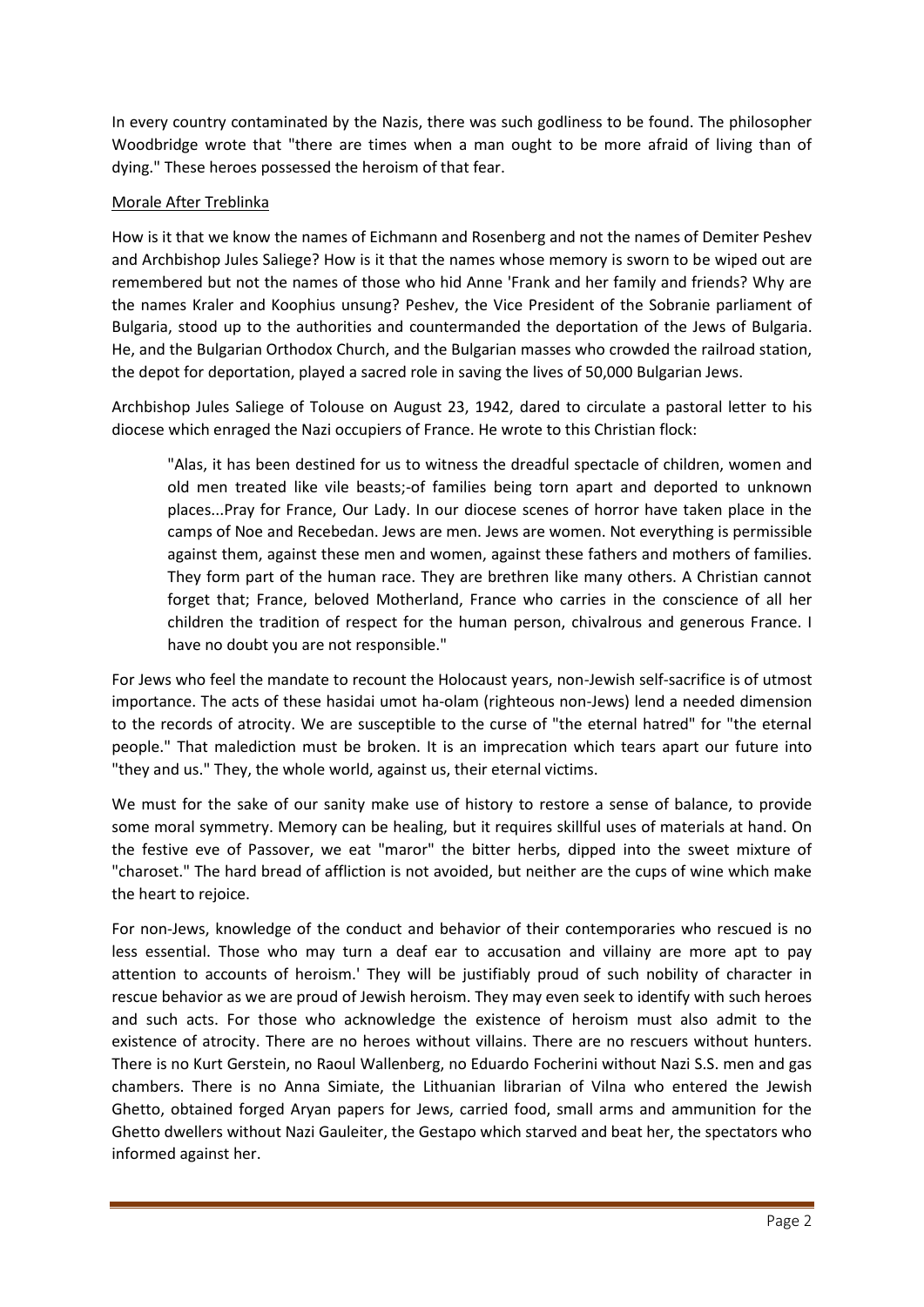Who can hear the voice of the nun and poet Mother Maria, who rescued Jewish children in Nazioccupied France, and for that crime was sent to Ravensbrueck where she exchanged her precious Aryan identification papers with a Jewish woman chosen for the gas chambers--who can hear Mother Maria's voice without hearing the hoarse screams of her violators?

## Whitewash?

Obviously, discovery of these righteous ones will not and cannot exonerate the guilt of those who stood idly by. To the contrary, these rescuers offer the most persuasive refutation of those who hide behind the shield of "I was just a cog in the wheel." There was and always is an alternative to complicity with evil. Here are case histories of human beings who could find ample rationale to avert their eyes and plead impotence, but who could not live the lie.

Wisdom, faith, truth urge us to know, record and hallow these acts of the righteous.

## How Many?

Do the number of non-Jewish heroes involved in such rescue behavior during the Nazi period warrant such documentation and study? No one knows or will ever know the extent of rescue activity until a thorough search is made. Altruism, courage, moral heroism are generally rare. Is moral heroism because of its rarity not to be honored? For the sake of 36 righteous, the world is sustained; for the sake of 30 righteous non-Jews, the Talmud declares, the nations of the world continue to exist; for the sake of 10 good men, Sodom and Gemorrah would have been spared; and for the sake of two righteous women--Naomi and Ruth-- the rabbis say, the nations of Moab and Ammon were spared.

What of the purity of the motives? Do we know the motivations of the altruistic personality? The behavioral sciences have long studied the bigot, the twisted soul filled with hostility, the authoritarian personality, the anti-Semite, anti-Negro, anti-Catholic. But no comparable empirical study has been done for the altruistic personality. That is a tragic oversight. The systematic study of rescue behavior during the Nazi years provides a unique opportunity to understand the altruistic conscience. Is there a typology of the altruistic personality to be discovered? The knowledge derived from such an investigation may well prove indispensable for the training of moral character.

Why is evil behavior considered a legitimate field for study and not that of benevolent conduct? The absence of such studies amidst a plethora of Holocaust commissions and institutions may perhaps be traced to a bias whose roots are found in many traditions-among the Greek sophists (Callicles, Thrasymachus) in the Augustinian view of man "foul and crooked, sordid, bespotted and ulcerous"; in the counsel of Machiavelli; in the suspicion of Hobbes to whom man in his natural state remains "solitary, poor, nasty, brutish and short..."; in the savage optimism of Nietzsche and the chronic pessimism of Schopenhauer.

In more recent times, it is Freud to whom appeal is made for this pessimistic view of man's nature. In Freud's genetic thinking, the predatory origins of man's personality are taken as natural instincts, while all benevolence is contrived and artificial. In his Civilization and Its Discontents, Freud writes,

"The bit of truth behind all this-one so eagerly denied-is that men are not gentle, friendly creatures wishing for love...but that a powerful desire for aggression has to be reckoned as part of their instinctual endowment. The result is that their neighbor is to them not only a possible helper or sexual object, but also a temptation to them to gratify their aggressiveness on him, to exploit his capacity for work without recompense, to use him sexually without his consent, to seize his possessions, to humiliate him, to cause him pain, to